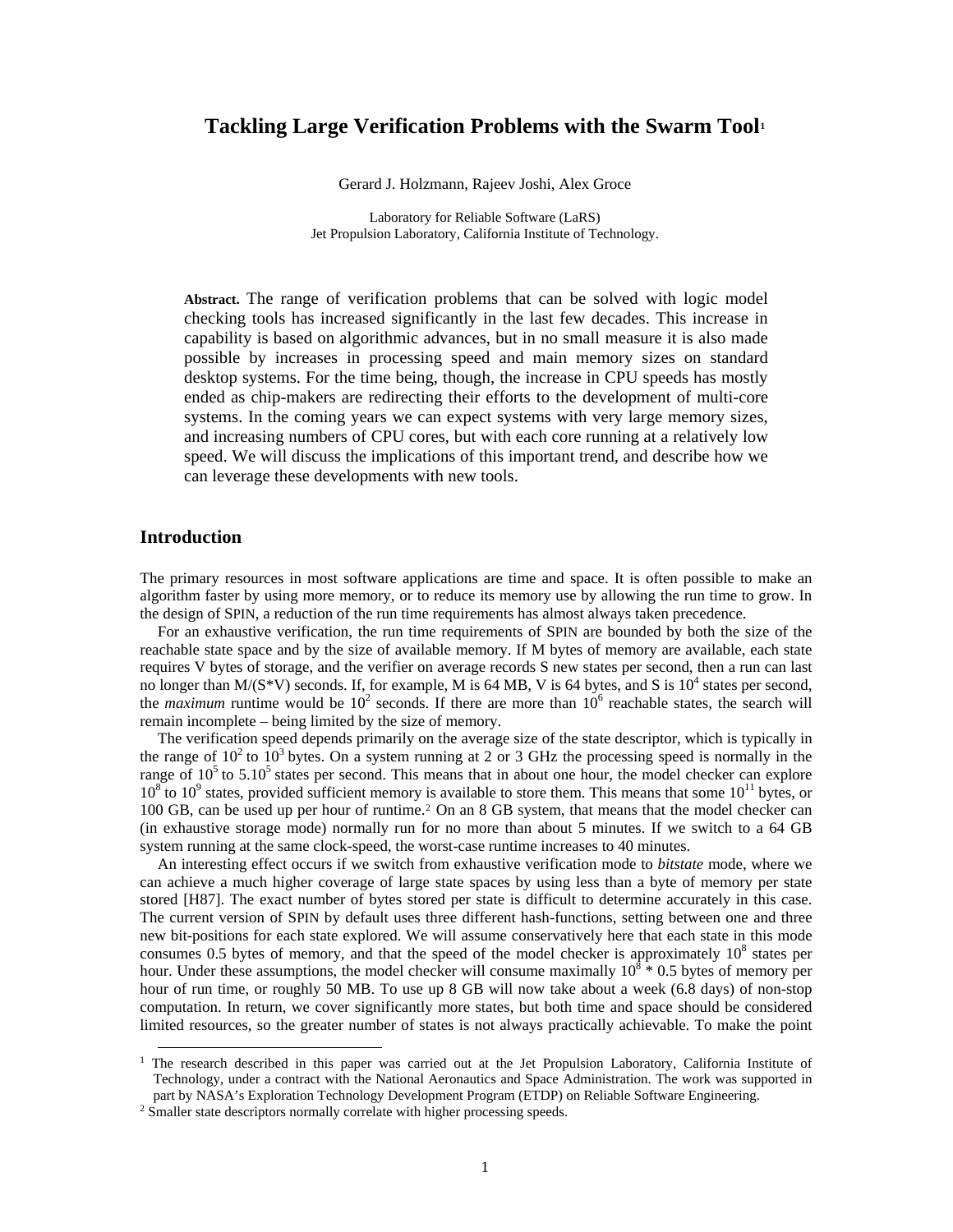more clearly, if we increase the available memory size to 64 GB, a bitstate search could consume close to two months of computation, which is clearly no longer a feasible strategy, no matter how many states are explored in the process.

We are therefore faced with a dilemma. The applications that we are trying to verify with model checkers are increasing in size, especially as we are developing methods to apply logic model checkers directly to implementation level code [H00, HJ04]. As state descriptors grow in size from tens of bytes to tens of kilobytes, processing speed drops and is no longer offset by continued CPU clock-speed increases. For very large applications, a bitstate search is typically the only feasible option as it can increase the problem coverage (i.e., the number of reachable states explored) by orders of magnitude. Exhaustive coverage for these applications is generally prohibitively expensive, given the enormous size of both the state descriptors and the state spaces, no matter which algorithm is used. In these cases we have to find ways to perform the best achievable verification. Technically, the right solution in these cases is always to apply strong abstraction techniques to reduce the problem size as much as possible. We will assume in the remainder of this paper that the best abstractions have already been applied and that the resulting state space sizes still far exceed the resource limits in time and/or memory.

## **Leveraging Search Diversity**

.

To focus the discussion, we will assume that there is always an upper bound on the time that is available for a verification run, especially for large problem sizes. We will assume that this bound is *one hour*. With a fixed exploration rate this means that we cannot use more than a few Gigabytes of memory in exhaustive verification and no more than about 50 to 500 MB in bitstate exploration. Given that for very large verification problems we have to accept that the search for errors within a specific time constraint will generally be incomplete, it is important that we do not expend all our resources on a single strategy. Within the limited time available, we should approach the search problem from a number of different angles – each with a different chance of revealing errors.

A good strategy is to leverage both *parallelism* and *search diversity*. The types of applications that then become most promising fall in the category of "embarrassingly parallel" algorithms.

To illustrate our approach, we will use a simple model that can generate a very large state space, where we can easily identify every reachable state and predict when in a standard depth-first search each specific state will be generated. The example is shown in Figure 1.

```
byte pos = 0;int val = 0;
int flaq = 1;
active proctype word() 
{ 
end: do 
     :: d step { pos < 32 -> /* leave bit 0 */ flag = flag << 1; pos++ }
     :: d step { pos < 32 -> val = val | flag; flag = flag << 1; pos++ }
      od 
} 
never { do :: assert (val != N) od } /* check if number N is reached */
```
**Fig. 1.** Model to generate all 32-bit values, to illustrate the benefits of search diversification

The model executes a loop with two options, from which the search engine will non-deterministically select one at each step. Each option will advance an index into a 32-bit integer word named *val* from the least significant bit (at position one) to the most significant bit (at position 32). The first option leaves the bit pointed to set to its initial value of zero, and merely advances the index. The second option sets the bit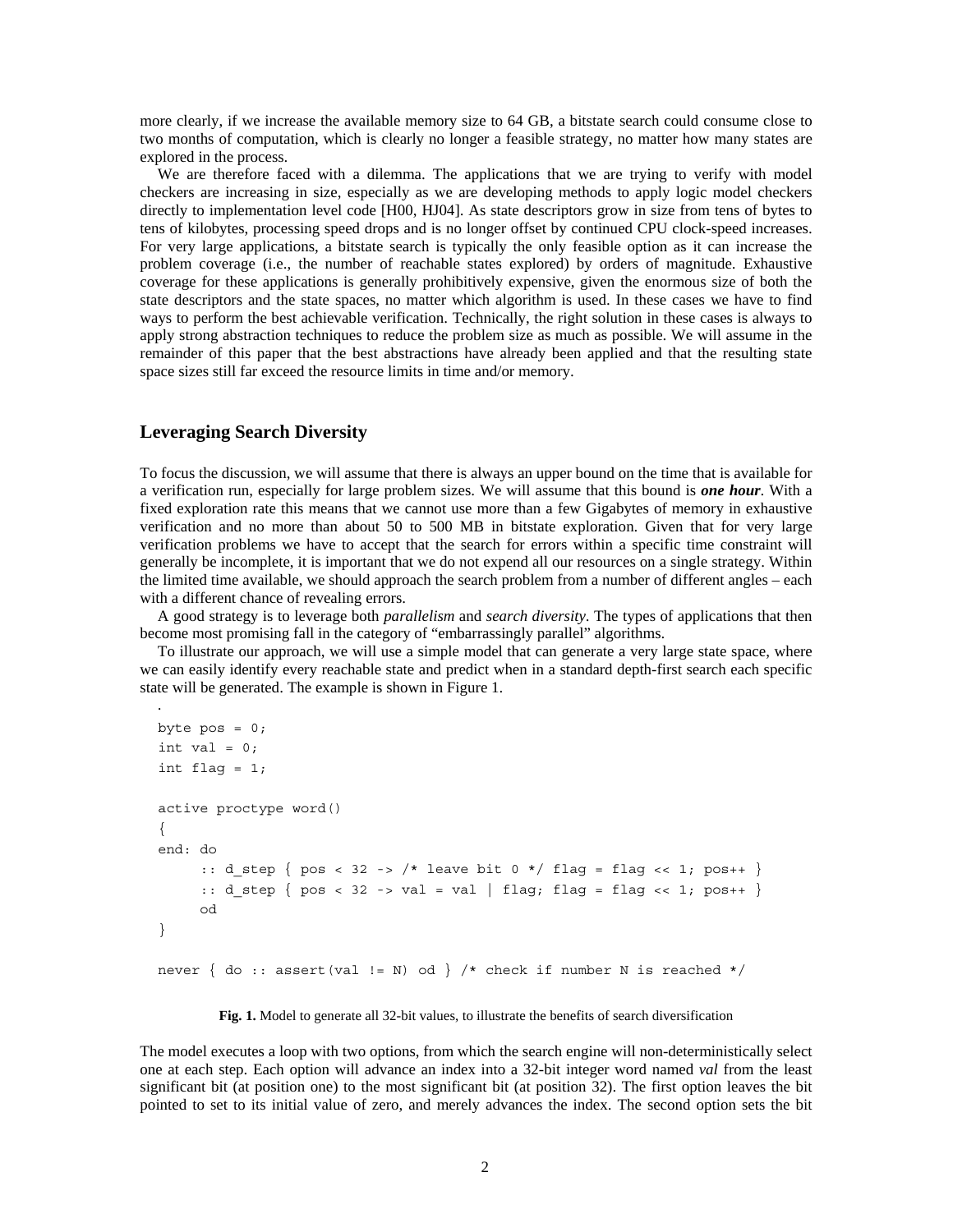pointed at to one. Clearly, there will be  $2^{32}$  (over 4 billion) possible assignments to *val*. Each state descriptor is quite small, at 24 bytes, but storing all states exhaustively would still require over 100 GB.

If we perform the state space exploration on a machine with no more than 2 GB, an exhaustive search cannot reach more than 2% of the state space. A bitstate search on the other hand could in principle store all states, but only under ideal conditions. For this model, with a very small state descriptor, we reach a processing speed of close to 2 million states per second, on a standard 2.3 GHz system. We will, however, artificially limit the amount of memory that we make available for the bitstate hash array to 64 MB and study what we can achieve in terms of state coverage by exploiting parallelism and search diversification techniques. In terms of SPIN options, this means the selection of a *pan* runtime flag of maximally –w29. In practice this means that for this example only about 148 million states are reached in bitstate mode, or no more than 3.5% of the total state space.

For this example it is also easy to check if a specific 32-bit value is reached in SPIN's exploration, by defining the corresponding value for N when the model is generated. For instance, checking if the value negative one is reached in the maximal bitstate search can be done as follows:

```
$ spin –DN=-1 –a model.pml 
$ cc –DMEMLIM=2000 –DSAFETY –o pan pan.c 
$ ./pan –w29
```
This particular search fails to produce a match. It is easy to understand why that is. Note that the value negative one is represented in two's complement as a series of all one bits, which in the standard depth-first search is the *last* number that would be generated by the verifier. Performing the same search for the value positive one will produce an almost immediate match, for the same reason. If we reverse the order of the two options in the model of Figure 1, the opposite effect would occur: the search for negative one would complete quickly and the search for positive one would fail.

If the number to be matched is randomly chosen, we could not devise a search strategy that can optimize our chances of matching it, which is more representative of a real search problem. After all, if we know in advance where the error might be, we would not need a model checker to find it.

In the experiments that we will describe we will use a list of 100 randomly generated numbers, and compare different methods for matching as many of them as possible. If the random number generator behaves properly, the random numbers will be distributed evenly over the entire state space of over 4 billion reachable states. Statistically, the best we could expect to do in any one run would be to uncover no more than 3 or 4 of those states (given that with runtime flag –w29 we can explore at most 3.5% of the reachable state space). We will see that with a diversified search strategy, we can do significantly better and identify 49% of the randomly generated states. We will also show that even when using only 4 MB (a tiny fraction of the 100 GB that would be required to store the full state space) we can already identify 10% of the target numbers.

### **Algorithms**

To make our method work we have to be able to use as many different search methods as there are processing cores available to us. If each search is setup to use only a small fraction of the total memory that is available on our system, we can run all searches in parallel. In the description that follows we describe a number of different search algorithms. Several of these algorithms can be modified to form any number of additional searches, each of which able to search a different part of the state space. The base algorithms we use can be described as follows.

- 1. *(dfs)* The first method is the standard depth-first search that is the default for all SPIN verifications.
- 2. *(dfs r)*The next method reverses the order in which a list of non-deterministic choices within a process is explored, using the compiler directive –D\_TREVERSE (new in SPIN version 5.1.5).
- 3. *(r\_dfs)* The next method uses a search randomization strategy on the order in which a list of transitions is explored, using the existing compiler directive –DRANDOMIZE (first introduced in SPIN version 4.2.2). With this method the verifier will randomly select a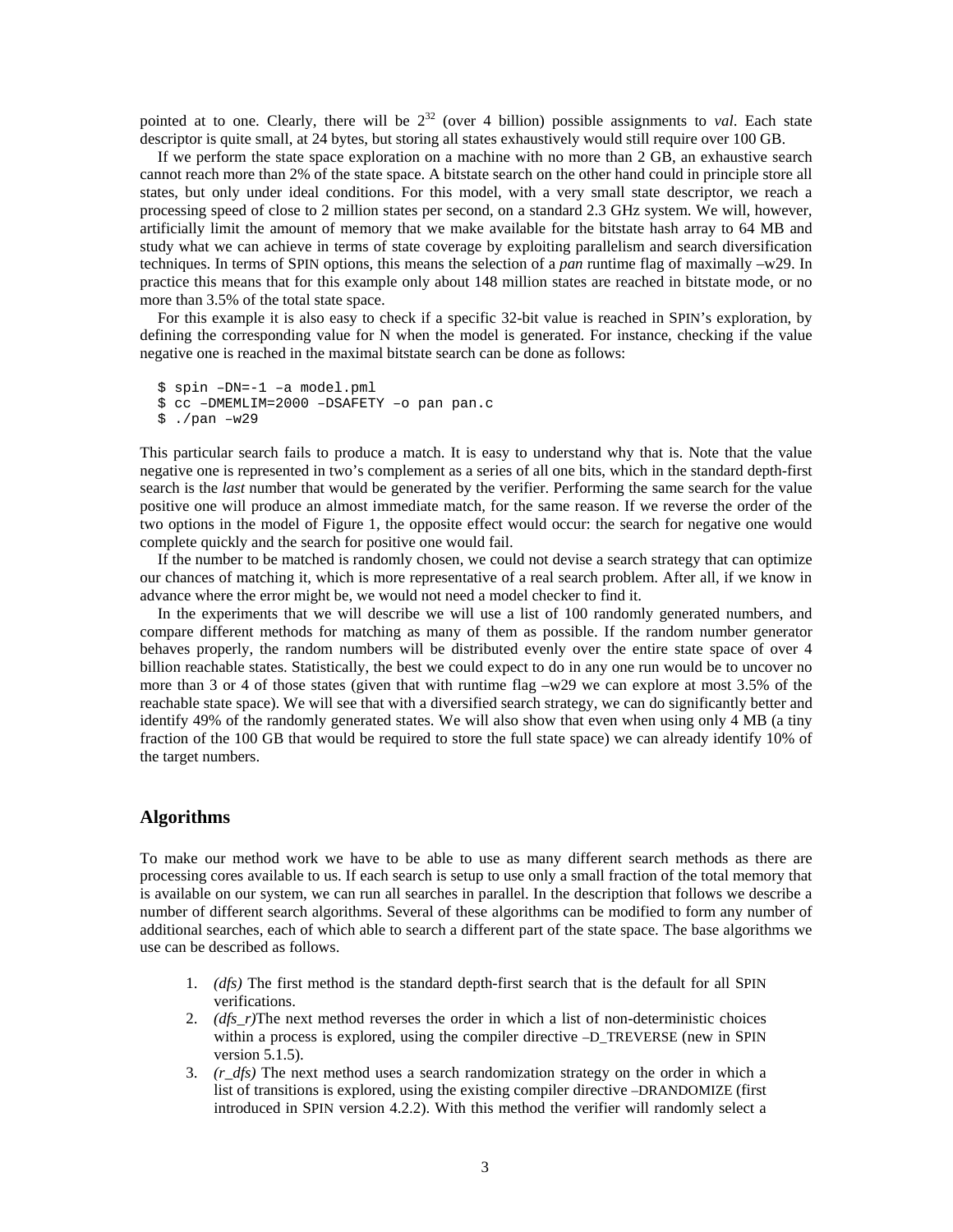

**Fig. 2.** Results of 2,400 Verification Runs for the Model in Figure 1 (logscale).

starting point in the transition list, and start checking transitions for their executability in round-robin order from the point that was randomly selected.

- 4. *(pick)* The next method uses a user defined selection method to permute the transitions in a list.
- 5. The last method reverses the order in which process interleavings are explored, using the compiler directive –DREVERSE (introduced in SPIN version 5.1.4).

Because our example uses just a single process, we will not use the last variation of the search. Alternative methods for modifying process scheduling decisions during a search can be found in [MQ08].

Algorithms 3 and 4 can be used to define a range of search options, using different seeds for the random number generator. To illustrate this, we will use two versions of algorithm 3, called *r\_dfs1* and *r\_dfs2*. Each algorithm from the set can be used in a series of runs. In our tests we repeated each run 100 times, once for each number from the list of 100 target numbers to match. We then repeat each of these 100 runs 24 times, while varying the size of the hash-array used from our limit value of  $-w29$  (64 MB) down to a minimum of –w6 (64 bytes). This is an application of *iterative search refinement*, as first discussed in [HS00].

About 2,000 runs from this series of experiments, for hash array sizes from  $-w6$  up to and including – w23 take less than a second of runtime each, so despite the large number of runs, they can be completed very quickly. For the larger hash array sizes (2MB and up) the runtime and the number of states covered becomes more notable, with the longest runs taken 84 seconds each on a 2.4 GHz system. All 24 runs combined take no more than about 3 minutes of real time when run sequentially, which means that all 2,400 runs can be completed in about 5 hours on a single CPU core, or in about 37 minutes total on the 8 core machine that was used for these experiments. The results are shown in Figure 2.

When used separately, and performing one verification run alone, none of the search methods identify more than about **9%** of the target values set for this experiment. If we look at the cumulative effectiveness of the iterative search refinement method, using 24 runs of a each algorithm and increasing the size of the hash array step by step, this coverage increases, with the best performing search method (*r\_dfs2*)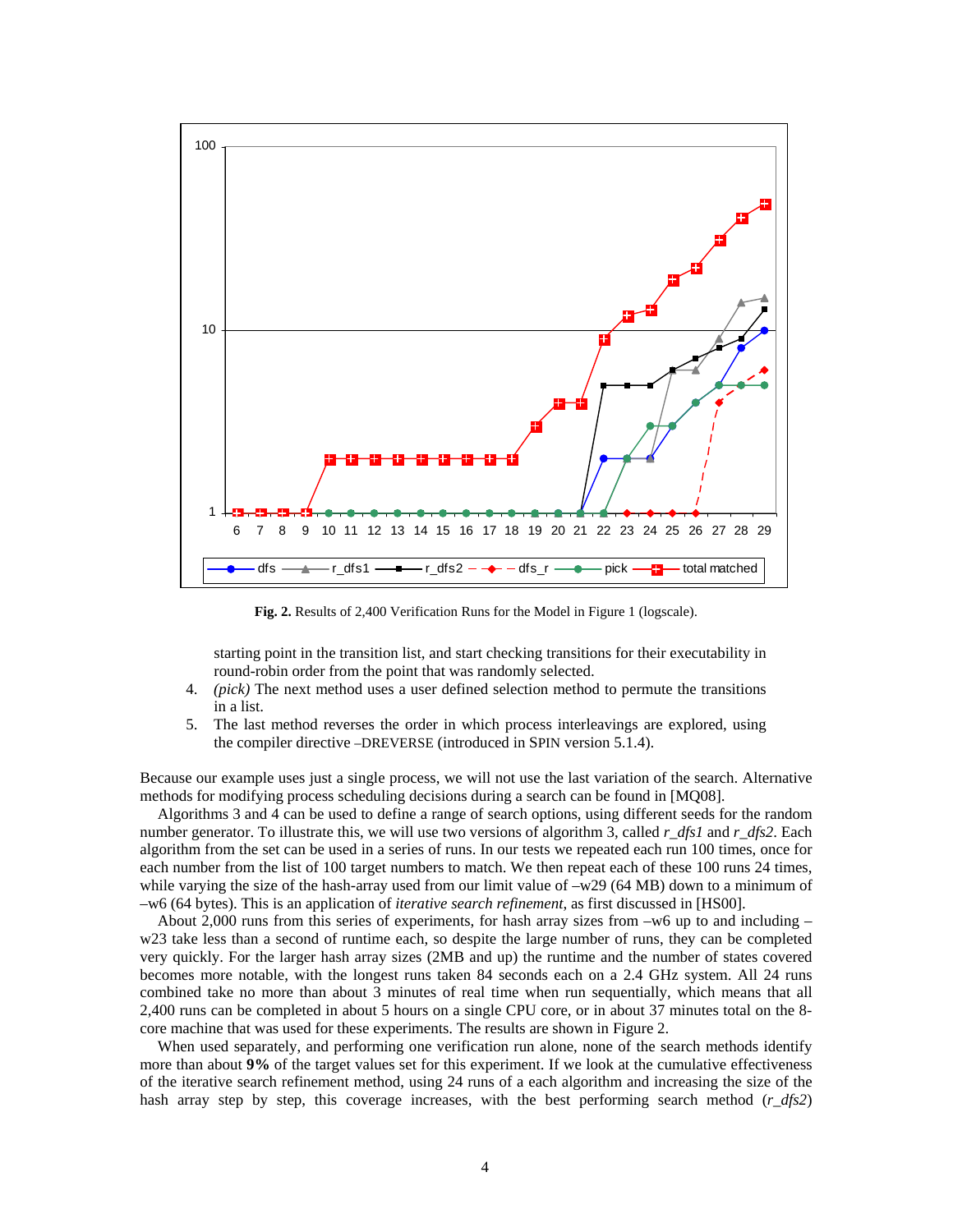identifying **15%** of all targets. The performance of all five search strategies combined in our proposed diversified multi-core search strategy increases the coverage to the identification of **49%** of all targets.

The top curve in Figure 2 shows the *cumulative* number of matches (out of 100) as the memory arena is increased from 64 bytes (-w6) to 64 MB (-w29). The other curves show the performance of the individual search algorithms.

Each different search method identifies a different set of targets, thus boosting the overall effectiveness of the use of all methods combined. Adding more variations of the searches could increase the problem coverage still further. It is evident from these data that the performance of the diversified multi-core search is significantly better than any one search method in isolation.

The diversified multi-core search promises to be a very valuable addition to the range of techniques that we can use to tackle very large software verification problems. It builds directly on the availability of systems with increasing numbers of CPU cores and rapidly growing memory sizes, that we can expect in the coming years and perhaps decades. There may also be a direct application of this strategy of swarm verification in grid computing, using large numbers of standard networked computers. In this paper, though, we focus on the application to multi-core systems only.

#### **The Swarm Tool**

Based on the observations above, we developed a tool that allows us to leverage the effect of search diversification on multi-core machines. The Swarm tool, written in about 500 lines of C, can generate a large series of parallel verification runs under precise user-defined constraints of time and memory. The tool takes parameters that define a time-constraint, the number of available CPUs, and the maximum amount of memory that is available. (For a manual page see: http://spinroot.com/swarm/).

Swarm first calculates how many states could maximally be searched within the time allowed, and then sets up a series of bitstate runs. By limiting the hash arena in a bitstate run, Swarm controls what the maximal time for each run will be. Parallelism is used to explore searches with different search strategies to provide diversity. The commands that are generated include standard, randomized, and reverse depth-first search orders, varying depth-limits, and using a varying numbers of hash-functions per run. In a relatively small amount of time, hundreds of different searches can be performed, each different, probing different parts of an oversized state space.

A typical command line invocation of the Swarm tool is as follows:

\$ swarm –c4 –m16G –t1 –f model.pml > script swarm: 33 runs, avg time per cpu 3593.8 sec

In this case we specify that we want to use 4 CPU cores for the verifications, and have up to 16 GB of memory available for these runs. The –t parameter sets the time limit for all runs combined to one hour. Swarm writes the verification script onto the standard output, which can then be written into a script file. Executing the script performs the verification.

**Application:** An example of a large problem that cannot be handled with standard search methods is a SPIN model of an experimental Fleet processor architecture. The details of the design itself are not of interest to us here, but the verifiability of the model is.<sup>[3](#page-4-0)</sup> One version of this model has a known assertion violation that can be triggered through a manually guided simulation in about 350 steps.

The model is over one thousand lines of PROMELA.[4](#page-4-1) Each system state is 1,440 bytes. An attempt to perform a full verification on a machine with 32 GB of memory runs at roughly  $10<sup>5</sup>$  states per second, and exhausts memory in 195 seconds without reporting the error. At this point the search explored 23.4 million states, corresponding to an unknowable fraction of the reachable state space. A search using -DCOLLAPSE compression (a lossless state compression mode) reaches 327.6 million states before running out of

<span id="page-4-0"></span><sup>&</sup>lt;sup>3</sup> The Spin model of the Fleet Architecture Design was built by Rhishikesh Limaye and Narayan Sundaram under the guidance of Sanjit Sehia from UC Berkeley. 4 The specification language of the SPIN model checker.

<span id="page-4-1"></span>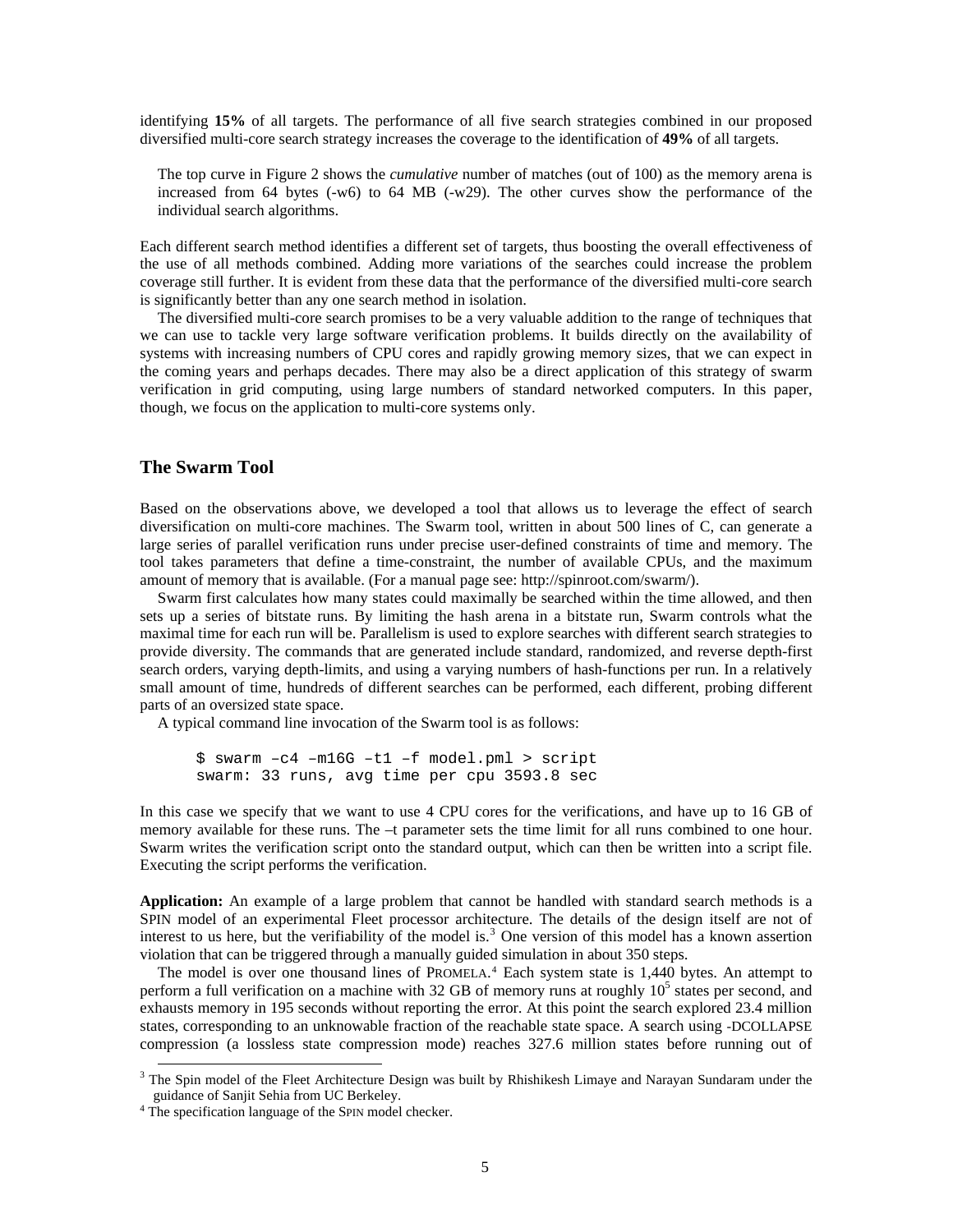memory after 3,320 seconds. A run with hash-compact (a stronger, but not lossless, form of compression) runs out of memory after 1,910 seconds and increases the coverage to 537 million states. A bitstate run, using all 32 GB of memory, runs for 34 days, and explores over  $10^{11}$  system states. None of these search attempts succeed in locating the assertion failure.

The full reachable state space for this problem is likely to be orders of magnitude larger than what can be searched or stored by any verification method. The bitstate run can be performed in parallel on 8 CPUs, shrinking the run time from 34 days to about 5 days [HB07], but without change in result. An alternative would be to run the verification with –DMA compression, which is lossless and often extremely frugal in memory use. Such a run could in principle be able to complete the verification and reveal the error, but it would likely take at least a year of computation to do so.

A Swarm run for this application is quickly setup. Swarm generates 74 small jobs in 8 scripts that can be executed in parallel on the 32 GB machine, when given a time limit of one hour (the default). Executing the script finds the assertion violation within a few seconds. In this case by virtue of the inclusion of the reversed depth-first search. The assertion violation, as it turns out, normally happens towards the end of the standard depth-first order– which means that it is encountered near the very beginning of the search if the depth-first search order is reversed.

For a different test of the performance of Swarm we also studied a series of large verification models from our benchmark set, most of which were also used in [HB07]. EO1 is a verification model of the autonomous planning software used on NASA's Earth Observer-1 mission [C05]. The Fleet architecture model was discussed above. DEOS is a model of an operating system kernel developed at Honeywell Laboratories, that was also discussed in [P05]. Gurdag is a model of an *ad hoc* network structure with five nodes, created by a SPIN user at a commercial company. CP is a large model of a telephone switch, extracted from C source code with the Modex tool. DS1 is a large verification model with over 10,000 lines of embedded C code taken from NASA's Deep Space 1 mission, as described in [G02]. NVDS is a verification model of a data storage module developed at JPL in 2006, with about 6,000 lines of embedded C code, and NVFS is non-volatile flash file system design for use on an upcoming space mission, with about 10,000 lines of embedded C.

For each of these models we first counted the number of local states in the automata that SPIN generates for the model checking process. This is done by inspecting the output of command "pan –d." Next, we measured the number of these local states that is reported as *unreached* at the end of a standard depth-first search with a bitstate hash-array of 64 MB (using runtime flag –w29, as before). Next, we used the Swarm tool to generate a verification script for up to 6 CPUs and 1 hour of runtime. We then measured how many of the local states remained unreached in *all* runs.

| Verification    | Number of Control States |                                 |               | Percent of Control States |               |
|-----------------|--------------------------|---------------------------------|---------------|---------------------------|---------------|
| Model           | Total                    | <b>Unreached Control States</b> |               | Reached                   |               |
|                 |                          | standard dfs                    | $dfs + swarm$ | standard dfs              | $dfs + swarm$ |
| EO1             | 3915                     | 3597                            | 656           | 8                         | 83            |
| Fleet           | 171                      | 34                              | 16            | 80                        | 91            |
| <b>DEOS</b>     | 2917                     | 1989                            | 84            | 32                        | 97            |
| Gurdag          | 1461                     | 853                             |               | 41                        | 100           |
| CP.             | 1848                     | 1332                            |               | 28                        | 100           |
| DS <sub>1</sub> | 133                      | 54                              |               | 59                        | 100           |
| <b>NVDS</b>     | 296                      | 95                              | 0             | 68                        | 100           |
| <b>NVFS</b>     | 3623                     | 1529                            |               | 58                        | 100           |

**Table 1.** Swarm Coverage Improvement for Eight Large Verification Models

The last two columns of **Table 1** show the percentage of control states reached, respectively in the original depth-first search using a 64 MB hash-array, and in that search plus all Swarm verification runs. In all cases the coverage increases notably. For the EO1 model performance increases from 8% to 83%. In the next two cases, coverage increases to over 90%. In the last five large applications we see coverage by this metric reach 100% percent of the control states. It should be noted that this last result does not mean that the full reachable state space was explored. For the models considered here achieving the latter would be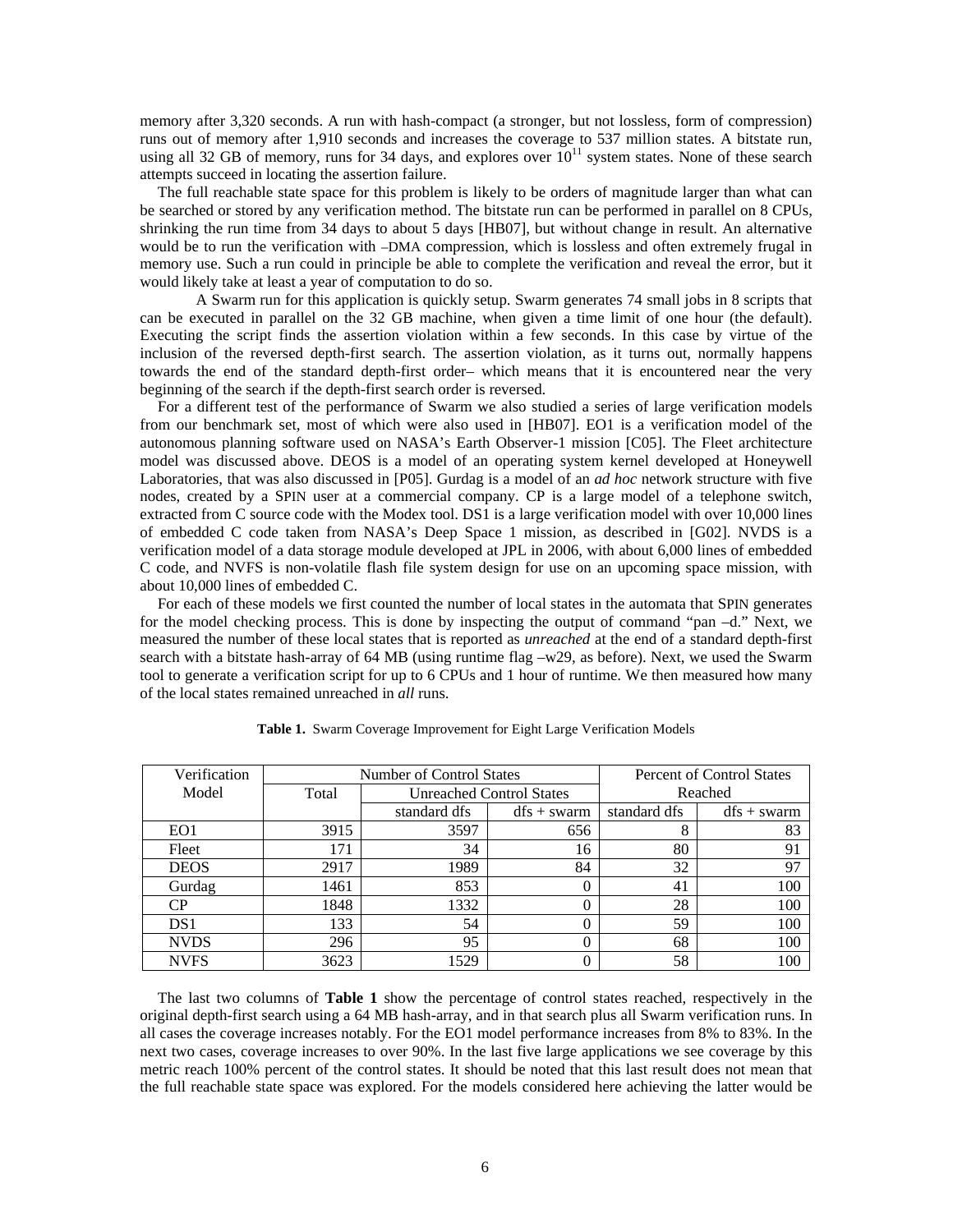well beyond our resource limitations, which is precisely why we selected them as candidates for the evaluation of Swarm verification.

All measurements were performed on a 2.3 GHz eight-core desktop system with 32 GB of main memory, of which no single run consumed more than 64 MB in these tests. The state vector size for the models ranges from a180 (NVDS) to 3426 (DS1) bytes of memory. The number of Swarm jobs that can be executed within our 1 hour limit ranged from 86 (EO1) to 516 (NVDS)...

Swarm unexpectedly succeeded in uncovering previously unknown errors in both the CP model and the NVFS applications. The NVFS application is relatively new, but the CP verification model was first subjected to thorough verification eight years ago, and has since been used in numerous tests without revealing any errors. In our own applications, Swarm has become the default method we use for large verification runs.

## **Conclusion**

It is often assumed that the best way to tackle large verification problems is to use all available memory in a maximal search, possibly using multi-core algorithms, e.g., [HB07], to reduce the runtime. As memory sizes grow, most search modes that would allow us to explore very large numbers of states take far too much time (e.g., months) to remain of practical value. In this paper we have introduced a new approach that allows us to perform verifications within strict time bounds (e.g., 1 hour), while fully leveraging multi-core capabilities. The Swarm tool uses parallelism and search diversity to optimize coverage.

We have measured the effectiveness of Swarm in several different ways. In each case we could determine that the new approach could defeat the standard method of a single depth- or breadth first search by a notable margin, both by dramatically reducing runtime and by increasing coverage.

A similar approach to the verification problem was explored in [D07], where it was applied to the verification of Java code with the Pathfinder tool, though without considering run-time constraints.

The use of embarrassingly parallel approaches, like Swarm, becomes increasingly attractive as the number of processing cores and the amount of memory on desktop systems continues to increase rapidly.

An often underestimated aspect of new techniques is the amount of training that will be required to fully leverage them. This is perhaps one of the stronger points in favor of the Swarm tool. It would be hard to argue that the use of Swarm requires more training than a cursory reading of the manual page.

#### **Acknowledgements**

The authors are grateful to Sanjit Seshia, Rhishikesh Limaye, Narayan Sundaram, for providing access to and insight in the Fleet Architecture models, and to Madan Musuvathi and Klaus Havelund for inspiring discussions about search strategies. Doron Peled proposed the introduction of the –DRANDOMIZE option in SPIN version 4.2.2.

## **References**

[C05] S. Chien, R. Sherwood, D. Tran, et al, Using Autonomy Flight Software to Improve Science Return on Earth Observing One (EO1), *Journal of Aerospace Computing, Information, and Communication*, April 2005.

[D07] M.B. Dwyer, S.G. Elbaum, et al., Parallel Randomized State-Space Search, *Proc. ICSE 2007*, pp. 3-12.

- [M69] G.E. Moore, Cramming more components onto integrated circuits, *Electronics*, 38, (8), April 9, 1965.
- [G02] P. R. Gluck and G. J. Holzmann, Using Spin Model Checking for Flight Software Verification, *Proc. 2002 Aerospace Conf.*, IEEE, Big Sky, MT, USA, March 2002.
- [H87] G.J. Holzmann, On limits and possibilities of automated protocol analysis. *Proc. 6th Int. Conf. on Protocol Specification, Testing, and Verification*, INWG IFIP, Eds. H. Rudin and C. West, Zurich, Switzerland, June 1987.